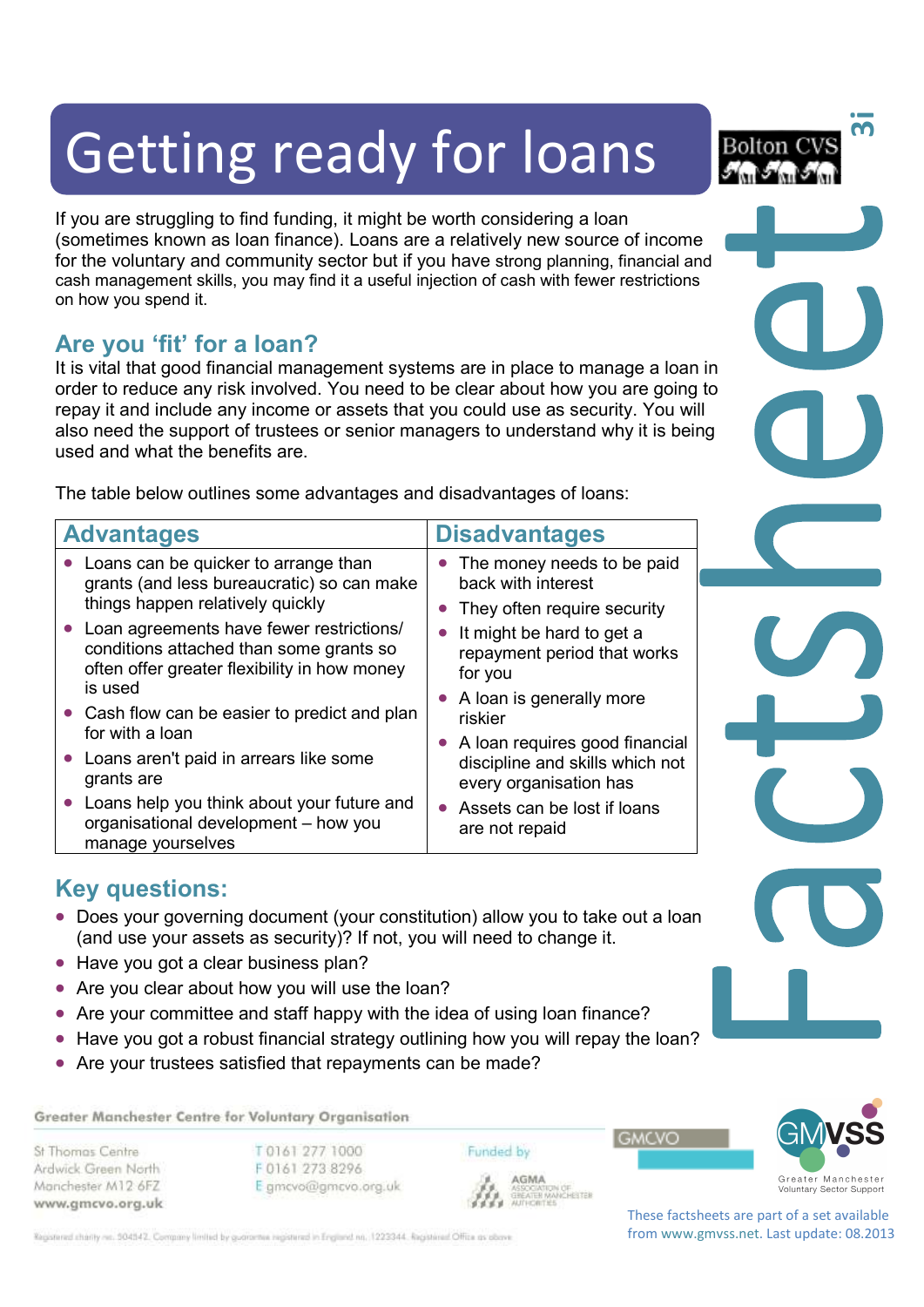# This factsheet is for guidance only - see terms of use, copyright and disclaimer on www.gmvss.net/terms

## **Applying for a loan**

Once you are clear about what you need a loan for, you need to think about where you can get one.

**Lenders** are organisations that will give you a loan (eg banks). How much information you will need to give to a lender will vary from lender to lender and also on how long you need the loan for. Typically a lender will want to know what it is you will achieve with the loan, how much you need, timescale and what the benefits will be (both for the organisation, and wider).

#### **Here is a checklist of common items a lender may ask for:**

- Governing document (memorandum and articles of association).
- Two or three years of audited and management accounts.
- Financial projections for the next few years.
- Business plan and financial strategy.
- Organisational information (eg structure, history, services).
- Details of what the money will be used for including the broader social impacts.

Please note – lenders may ask for other information – the above should be seen as a general guide.

#### **Where to go for a loan**

Borrowing from high street banks is a good starting point. However, they will look for a commercial return on any investment and will ask for security against any loan (which is sometimes why voluntary and community organisation struggle with securing a bank loan and are seen as 'unbankable').

## **Key Words**

**Arrears** – after a piece of work that has been done, late or behind

**Asset** – useful or valuable item, eg a building

**Capital –** cash, goods or buildings

**Loan** – a sum of money which is lent on condition that it is repaid in the future, usually with interest

**Memorandum – a written** proposal

**Financial strategy** – a plan that sets out how an organisation will finance its activities and development. It shows how much money is needed and where it will come from (sources)

## **Case Study:**

The 4 C Community Centre project offers a new zero-carbon Community Centre in Tameside. It successfully received funding from Communitybuilders for a package of support including a mix of loan, grant and specialist support.

Jonathan, chair of the project says 'Communitybuilders has meant we were able to reach our fundraising target quicker than we would have done otherwise. The process of applying was very thorough and whilst challenging it involved support from specialist consultants and assessors. We had to really make sure our figures stood up to prove to ourselves and the funder that we had a viable proposition both now and in the long term'.

#### Greater Manchester Centre for Voluntary Organisation

St Thomas Centre Ardwick Green North Manchester M12 6FZ www.gmcvo.org.uk

T 0161 277 1000 F0161 273 8296 E gmcvo@gmcvo.org.uk Funded by

AGMA





Greater Manchester Voluntary Sector Support

These factsheets are part of a set available from www.gmvss.net. Last update: 08.2013

Registered charity no. 504542. Company limited by guarantee registered in England no. 1223344. Registered Office as obove.